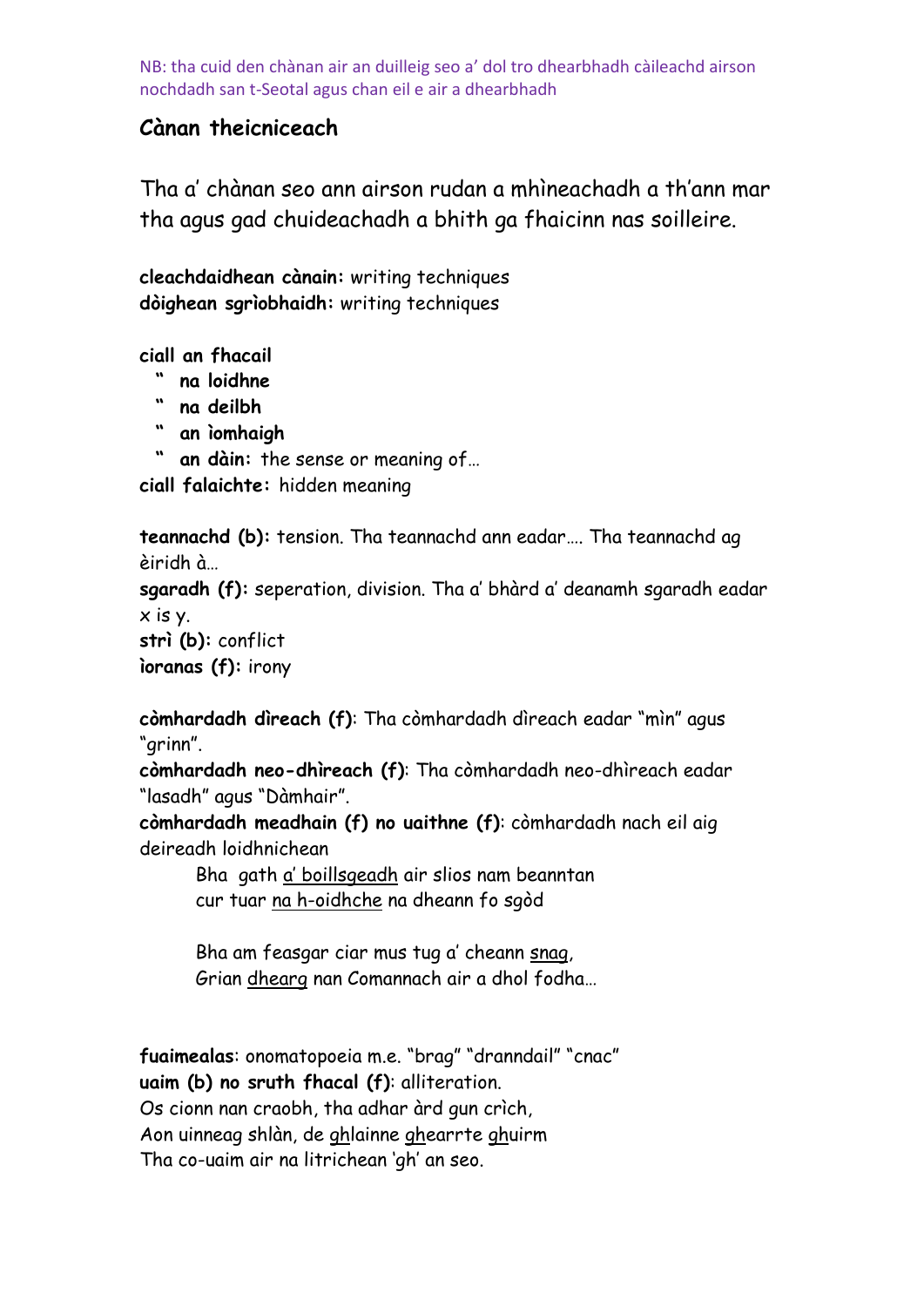#### **co-fhuaimeachd (b)**: assonance.

Bha an seòmar ciùin geal mar eaglais Nuair a dhùisg mi an-diugh "s mo ghaol ùr rim thaobh. Tha co-fhuaimeachd eadar na facail seo.

**luaths (f):** pace **ruith (b):** flow

#### **ìomhaigheachd (b)**: imagery

**ìomhaigh(ean) de**: image(s) of..

**samhla(idhean) (f):** Dh" èirich an ceò mar nathair às an t-similear. Sgaoil i san adhar coltach ri aisling "s a" mhadainn.

**meatafor(an):** B"e beathach fiadhaich a bh"anns an stoirm. **pearsachadh (f):** personification

#### **faireachdainn (b):** atmosphere, feeling

**modh (f)**: mood, manner; am faireachdainn a tha pìos litreachas a" cruthachadh.

**tòna (f)**: tone; ciamar a chanadh tu e? mar as trice "se taghadh nam facal agus structar na seantansan a bheir tòna dhuinn.

**a' togail air an aimsir:** pathetic fallacy

**ironas: irony.** Nuair a tha tòna leth-onaireach air a chleachdadh.

**coimeas (f)**: comparison. Tha am bàrd a" dèanamh coimeas eadar a ghaol is bòidhchead an latha.

**coltachadh (f):** similie **co-chòrdadh (f):** analogy **comhlachas (f):** association

**pungachadh (f)**: punctuation **bristeadh san loidhne (f):** a break in the line, enjambement **ruitheam na loidhne / an rann / an dàin (b(=)**: rythmn of… **buille (b):** stress, emphasis **ath-aithris (b):** repetition; ag aithris loidhne, facal a-rithist **cruth an dàin (f)**: structure of the poem **cumadh an dàin (f)**: shape of the poem **co-fhreagairt (b) / cuimireachd (b):** symmetry

**guth fulangach (f)**: Chaidh a ràdh…, Tha e air a chluinntinn… **tràth seachad (f):** Bha e na sheasamh an sin an dè / Sheas e…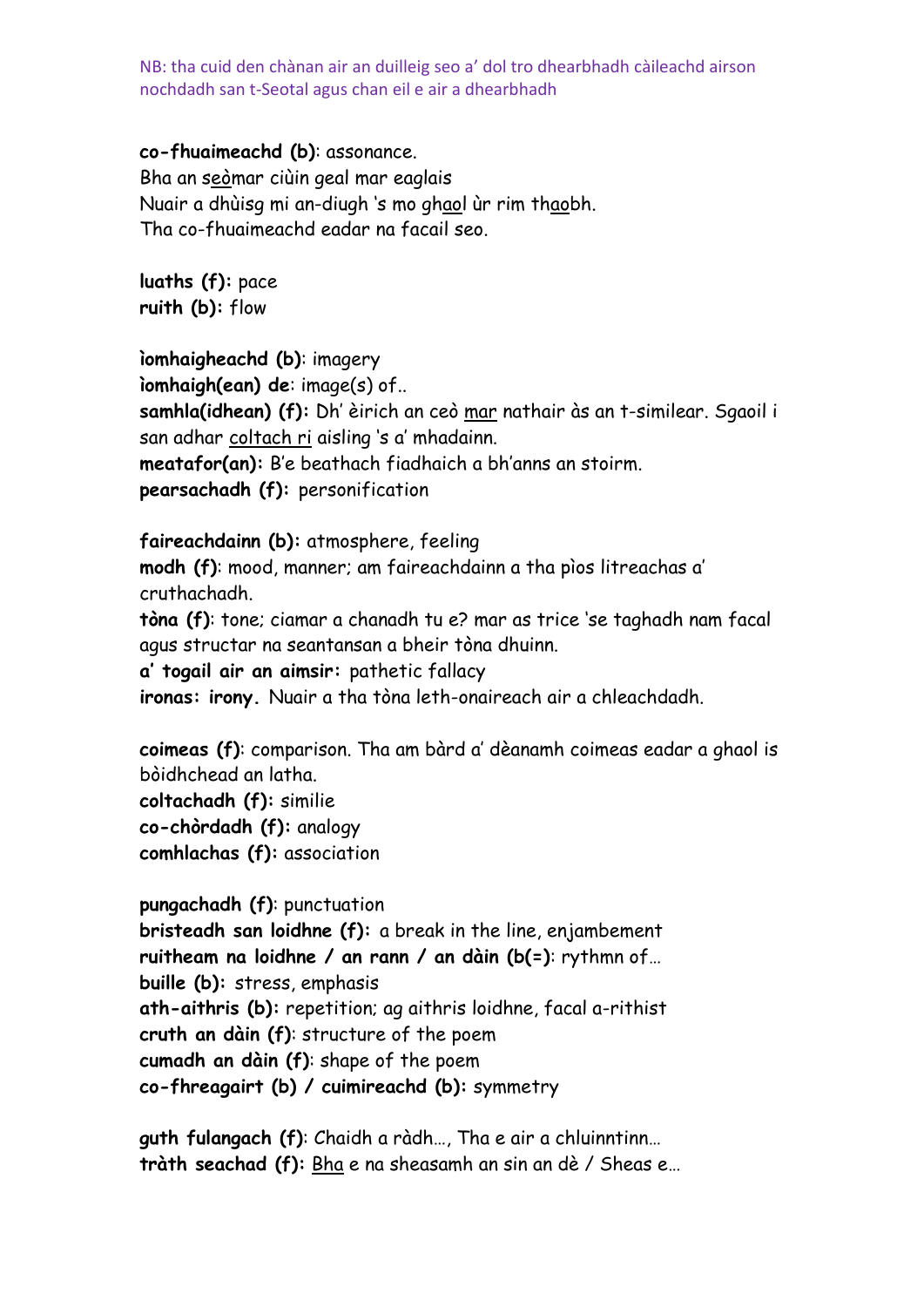**tràth làthaireach (f)**: Tha e na sheasamh an sin an dràsta. **tràth teachdail (f):** Bidh e na sheasamh a-maireach / Seasaidh e…

**a' chiad pheasra (f):** first person **an treas pearsa (f):** third person **pearsa(chan) (f):** person(s), individual(s) **pearsantachd (b):** personailty **bho shealladh (f):** from standpoint

**dàn (f):** poem **pìos bàrdachd (f):** poem **dàn-molaidh (m):** eulogy **rann (m):** stanza **tiotal (f):** title **ceathramh (f):** stanza, quatrain **teama(ichean) (b):** theme(s) **taghadh fhaclan (f):** word choice **abairt(ean) (b):** phrase **gnìomhair(ean) (f):** verb(s) **buadhair(ean) (f):** adjectives **fuasgladh (f):** resolution **co-dhùnadh (f):** conclusion **connrag(an):** consonant(s) **fuaimreag(an):** vowel(s) **lideadh (f):** syllable **fianais(b):** evidence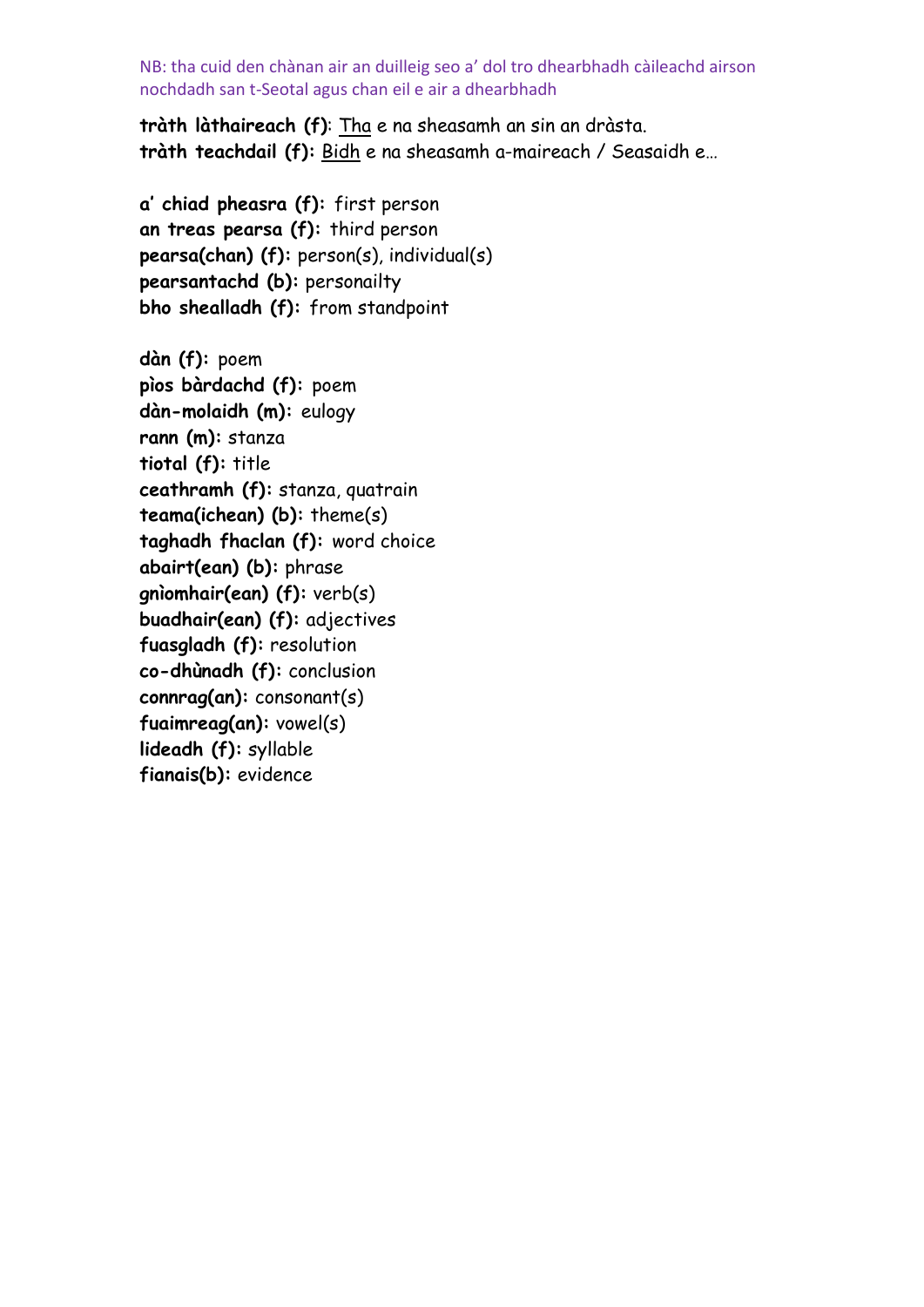## **Cànan airson sgrìobhadh air stoidhle:**

Tha buadhairean a seo a tha feumail airson bruidhinn air stoidhle, faireachdainn, tòna no guth.

|                                                                                                                                                                                            |                                                                                | foirmeil<br>pearsanta    | neo-fhoirmeil<br>neo-phearsanta                           |                                                                                                                                                     |
|--------------------------------------------------------------------------------------------------------------------------------------------------------------------------------------------|--------------------------------------------------------------------------------|--------------------------|-----------------------------------------------------------|-----------------------------------------------------------------------------------------------------------------------------------------------------|
| sòlamaichte<br>brònach<br>tàmailteach<br>aithreachail no<br>làn aithreachais<br>làn cianalais<br>eu-dòchasach<br>mì-chinnteach<br>tàrchaiseach<br>teagmhach<br>ioranach<br>teann<br>searbh |                                                                                | stoidhle, tòna, guth     |                                                           | firinneach<br>dòchasach<br>socair<br>sona<br>grinn<br>aoibhneach<br>aotrum<br>èibhinn<br>macmeanmhail<br>dealbhach<br>simplidh<br>aotrum<br>èibhinn |
|                                                                                                                                                                                            | èifeachdach<br>drùidhteach<br>cumhachdach<br>làidir<br>dùrachdach<br>dealasach | taitneach / tarraingeach | mionaideach<br>dìreach<br>tuinnte<br>dìomhair<br>litereil | farsaing<br>ceisneachail<br>feallsanach<br>soilleir                                                                                                 |

Airson sìneadh a chur air na tha thu ag radh…

 glè (+ h) fìor (+ h) uabhasach sònraichte glè chumhachdach fìor bhrònach uabhasach dealbhach sònraichte èifeachdach